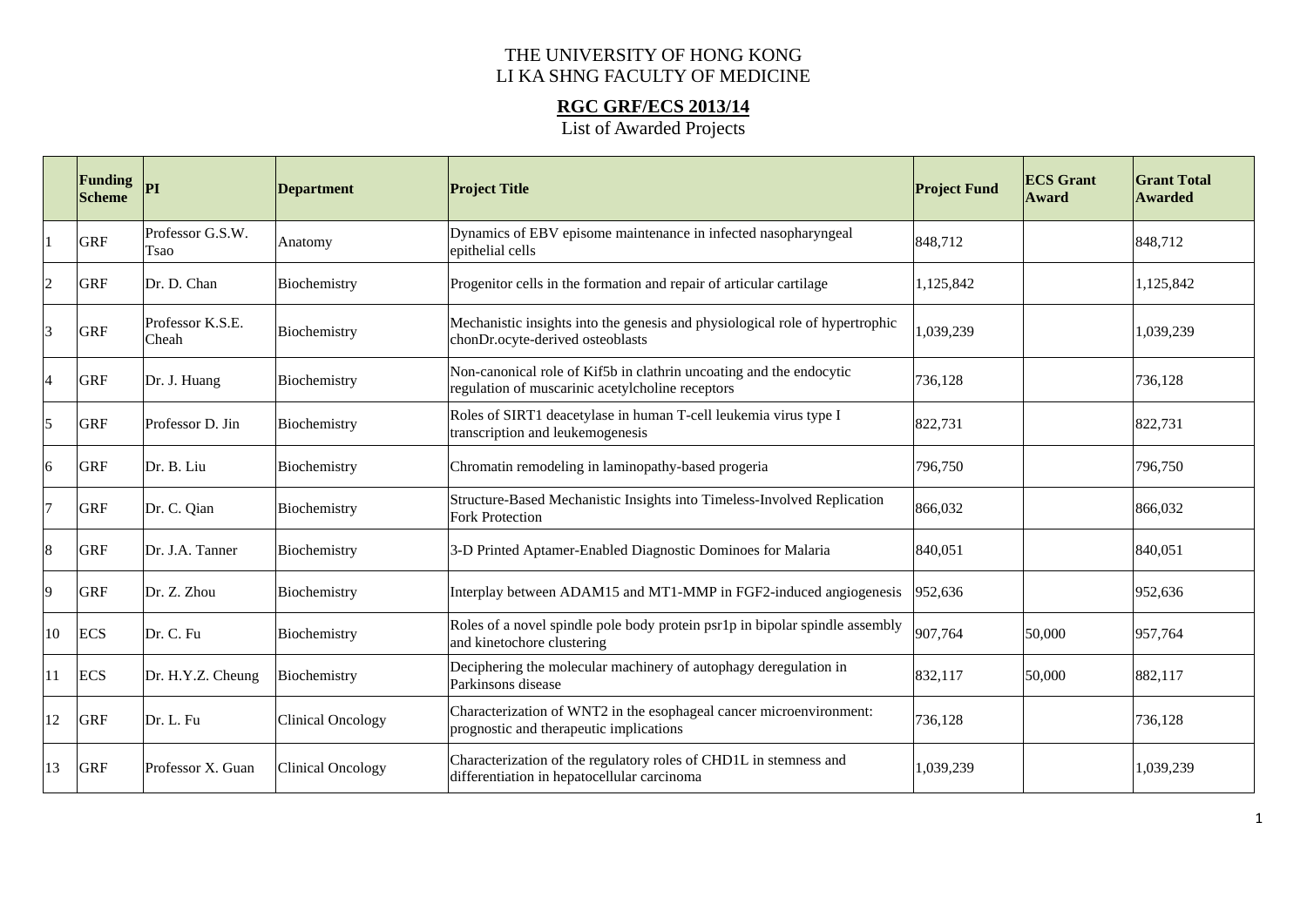|    | <b>Funding</b><br><b>Scheme</b> | PІ                       | <b>Department</b>                   | <b>Project Title</b>                                                                                                                                                                            | <b>Project Fund</b> | <b>ECS</b> Grant<br><b>Award</b> | <b>Grant Total</b><br><b>Awarded</b> |
|----|---------------------------------|--------------------------|-------------------------------------|-------------------------------------------------------------------------------------------------------------------------------------------------------------------------------------------------|---------------------|----------------------------------|--------------------------------------|
| 14 | <b>GRF</b>                      | Professor M.L. Lung      | Clinical Oncology                   | Elucidating the functional role of a metastasis-associated extracellular matrix<br>gene, ECM1, in esophageal cancer                                                                             | 952,636             |                                  | 952,636                              |
| 15 | <b>GRF</b>                      | Dr. S.K.Y. Ma            | Clinical Oncology                   | Significance of Annexin A3 in CD133+ Cancer-Initiating Cells-Dr.iven<br>Hepatocellular Carcinoma                                                                                                | 779,429             |                                  | 779,429                              |
| 16 | <b>GRF</b>                      | Dr. J.T.K. Wu            | <b>Community Medicine</b>           | Population-based survey on patterns of social contacts relevant to the spread<br>of infectious diseases in Hong Kong                                                                            | 519,619             |                                  | 519,619                              |
| 17 | <b>GRF</b>                      | Dr. W.C.W. Wong          | Family Medicine and<br>Primary Care | A Novel Approach to HIV Prevention: A Randomised Controlled Trial of<br>Personal Effective Programme for Female Sex Workers in Hong Kong                                                        | 376,572             |                                  | 376,572                              |
| 18 | <b>GRF</b>                      | Professor D.T.M.<br>Chan | Medicine                            | The Role of CD44 in the Pathogenesis of Lupus Nephritis                                                                                                                                         | 692,826             |                                  | 692,826                              |
| 19 | <b>GRF</b>                      | Dr. R.L.C. Hoo           | Medicine                            | Adipocyte fatty acid binding protein (A-FABP) as a potential mediator of<br>cardiac dysfunction and heart failure related to diabetes and obesity                                               | 736,128             |                                  | 736,128                              |
| 20 | <b>GRF</b>                      | Dr. I.F.N. Hung          | Medicine                            | Efficacy and safety of a novel intradermal live-attenuated varicella zoster<br>vaccine in hematopoietic stem cell transplantation donors: a randomized<br>double-blind placebo-controlled trial | 691,267             |                                  | 691,267                              |
| 21 | <b>GRF</b>                      | Professor W.C.S.<br>Lau  | Medicine                            | The role of regulatory microRNAs in plasmacytoid denDr.itic cell functions<br>in systemic lupus erythematosus immunopathogenesis                                                                | 692,826             |                                  | 692,826                              |
| 22 | <b>GRF</b>                      | Dr. A.Y.H. Leung         | Medicine                            | A novel role of ADP-ribosylation factors-like 4a (arl4a) in definitive<br>hematopoiesis                                                                                                         | 909,334             |                                  | 909,334                              |
| 23 | <b>GRF</b>                      | Dr. J.C.K. Leung         | Medicine                            | The role of kidney injury molecule in the reparative process of injured kidney<br>tubular epithelial cells                                                                                      | 736,128             |                                  | 736,128                              |
| 24 | <b>GRF</b>                      | Professor W.K.<br>Leung  | Medicine                            | Molecular characterization of gastric microbiome in individuals at different<br>stages of H. pylori associated gastric carcinogenesis cascade                                                   | 637,400             |                                  | 637,400                              |
| 25 | <b>GRF</b>                      | Dr. T.M.Y. Mok           | Medicine                            | The role of IL-33 in the modulation of macrophage differentiation and<br>immunoregulatory functions in systemic lupus erythematosus                                                             | 866,032             |                                  | 866,032                              |
| 26 | <b>GRF</b>                      | Dr. K.M. Ng              | Medicine                            | Novel Therapeutic Approach for X-linked related Danon Disease Insight<br>from Patient-specific Pluripotent Stem Cells Platform.                                                                 | 952,636             |                                  | 952,636                              |
| 27 | <b>GRF</b>                      | Dr. D.C.W. Siu           | Medicine                            | Cardiac fibroblasts derived Human induced pluripotent cells for cardiac<br>regeneration                                                                                                         | 736,128             |                                  | 736,128                              |
| 28 | <b>GRF</b>                      | Dr. E.W.C. Tse           | Medicine                            | Extending the therapeutic application of arsenic trioxide in acute myeloid<br>leukaemia                                                                                                         | 692,826             |                                  | 692,826                              |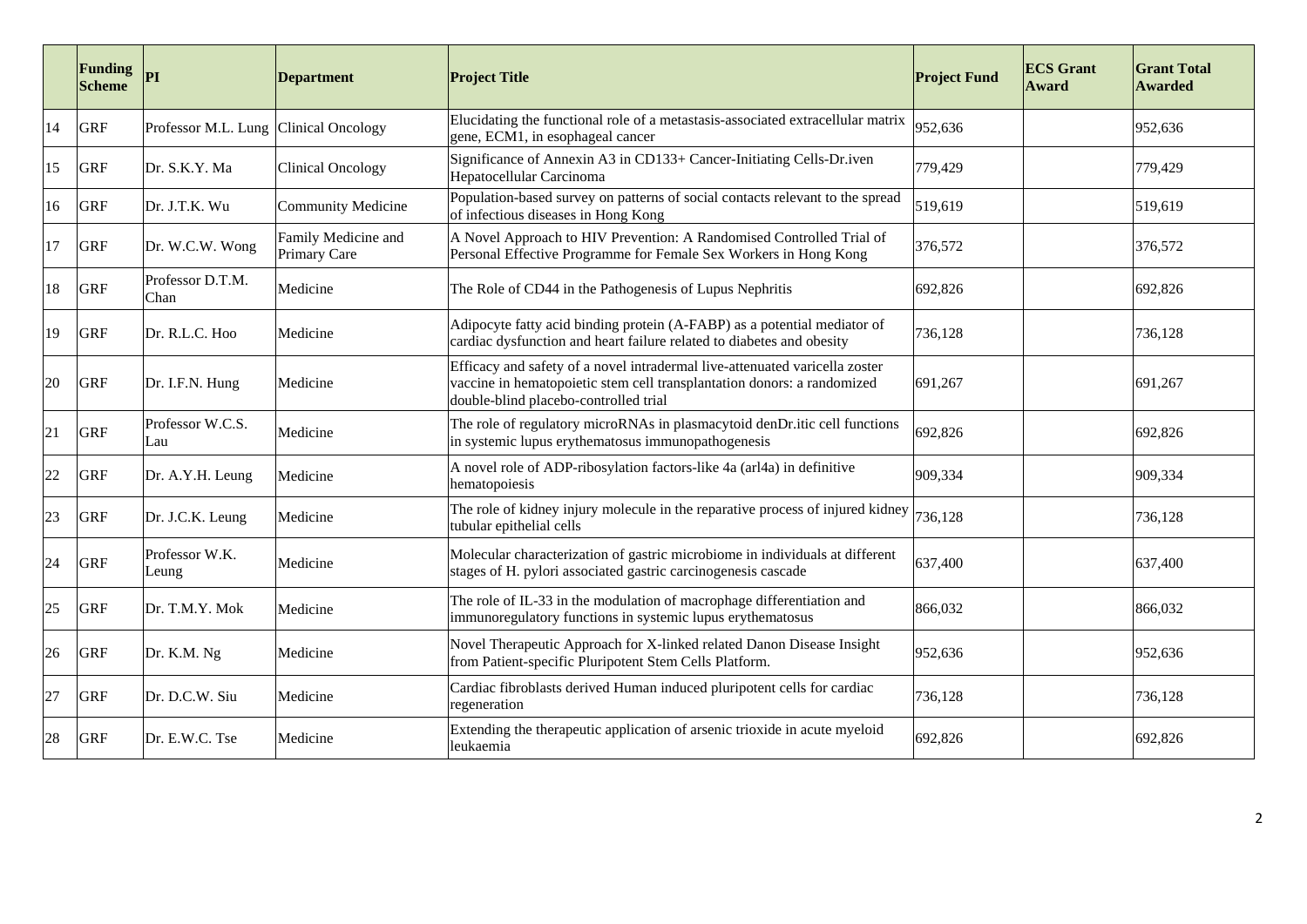|    | <b>Funding</b><br><b>Scheme</b> | <b>PI</b>                 | Department                       | <b>Project Title</b>                                                                                                                                                                                              | <b>Project Fund</b> | <b>ECS Grant</b><br>Award | <b>Grant Total</b><br><b>Awarded</b> |
|----|---------------------------------|---------------------------|----------------------------------|-------------------------------------------------------------------------------------------------------------------------------------------------------------------------------------------------------------------|---------------------|---------------------------|--------------------------------------|
| 29 | <b>GRF</b>                      | Professor H.F. Tse        | Medicine                         | Effects of Catheter-based Splanchnic Denervation on Blood Pressure Control<br>and Left Ventricular Remodeling in Porcine Model of Hypertensive<br>Cardiomyopathy                                                  | 1,039,239           |                           | 1,039,239                            |
| 30 | <b>GRF</b>                      | Professor A. Xu           | Medicine                         | Fibroblast growth factor 21 maintains glucose homeostasis during fasting by<br>mediating the crosstalk between liver and brain                                                                                    | 866,032             |                           | 866,032                              |
| 31 | <b>GRF</b>                      | Dr. K.H. Yiu              | Medicine                         | Relationship between matrix G1a protein and osteogenic endothelial<br>progenitor cells with vascular and valvular calcification in patients with<br>rheumatoid arthritis: Potential therapeutic role of vitamin K | 649,524             |                           | 649,524                              |
| 32 | <b>GRF</b>                      | Dr. H. Chen               | Microbiology                     | The role of RAP55 and P-bodies in the regulation of influenza virus<br>replication                                                                                                                                | 562,921             |                           | 562,921                              |
| 33 | <b>GRF</b>                      | Dr. D.W. Chan             | Obstetrics and Gynaecology       | Functional significance of TAK1-mediated NFkB signaling in omental<br>metastasis of ovarian cancer                                                                                                                | 1,039,239           |                           | 1,039,239                            |
| 34 | <b>GRF</b>                      | Dr. K.K.L. Chan           | Obstetrics and Gynaecology       | Differential roles of estrogen receptor subtypes and variants in ovarian<br>cancer: implications for personalized hormonal treatment.                                                                             | 736,128             |                           | 736,128                              |
| 35 | <b>GRF</b>                      | Dr. C.K.F. Lee            |                                  | Embryo-Female Reproductive Tract Interaction: A study on the role of<br>Obstetrics and Gynaecology embryo-derived factor(s) on endometrial receptivity through microRNA<br>regulation                             | 649,524             |                           | 649,524                              |
| 36 | <b>GRF</b>                      | Professor H.Y.S.<br>Ngan  | Obstetrics and Gynaecology       | Roles of HPV-E6 protein and $CD55(+)$ population in regulating<br>radio-resistance in cervical cancer cells                                                                                                       | 1,255,747           |                           | 1,255,747                            |
| 37 | <b>GRF</b>                      | Professor W.S.B.<br>Yeung | Obstetrics and Gynaecology       | MicroRNA-135a transforms normal HPV infected cervical cells into cancer<br>cells and cells with cancer stem cell-like properties                                                                                  | 848,712             |                           | 848,712                              |
| 38 | <b>GRF</b>                      | Dr. A.C.Y. Lo             | Ophthalmology                    | Cell-based intraocular delivery of glial-derived neurotrophic factor (GDNF)<br>by collagen-alginate composite gel as a therapy for retinal degenerative<br>diseases                                               | 1,039,239           |                           | 1,039,239                            |
| 39 | <b>GRF</b>                      | Professor D.S.H.<br>Wong  | Ophthalmology                    | Randomised double-masked controlled trial of Lutein as an adjunct to surgery<br>to improve the visual outcome of rhegmatogenous retinal detachment                                                                | 605,357             |                           | 605,357                              |
| 40 | <b>GRF</b>                      | Professor W.W. Lu         | Orthopaedics and<br>Traumatology | Identification of Early Biomarker Of Osteoarthritis - Nanomechanical<br>Characterization of Individual Collagen Fibrils of the Articular Cartilage                                                                | 500,000             |                           | 500,000                              |
| 41 | <b>GRF</b>                      | Dr. K.W.K. Yeung          | Orthopaedics and<br>Traumatology | Development of novel biodegradable bone substitutes for osteoporotic spinal<br>fracture treatments                                                                                                                | 645,500             |                           | 645,500                              |
| 42 | <b>GRF</b>                      | Dr. F.K.L. Leung          | Orthopaedics and<br>Traumatology | Development of a magnesium-based biomaterial using a critical-sized bone<br>defect model                                                                                                                          | 549,065             |                           | 549,065                              |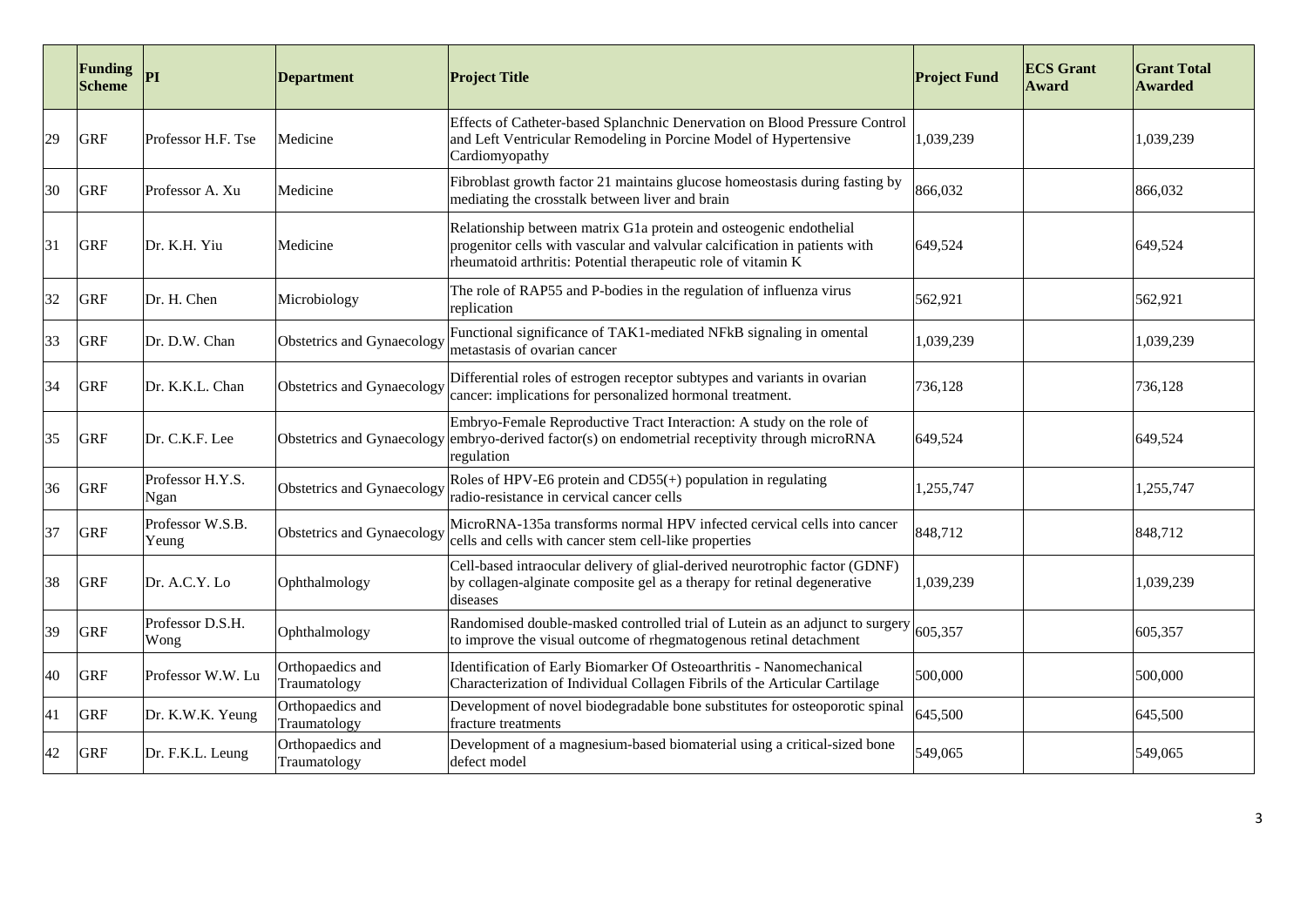|    | <b>Funding</b><br><b>Scheme</b> | <b>PI</b>           | <b>Department</b>                      | <b>Project Title</b>                                                                                                                                                | <b>Project Fund</b> | <b>ECS Grant</b><br>Award | <b>Grant Total</b><br><b>Awarded</b> |
|----|---------------------------------|---------------------|----------------------------------------|---------------------------------------------------------------------------------------------------------------------------------------------------------------------|---------------------|---------------------------|--------------------------------------|
| 43 | <b>GRF</b>                      | Dr. D. Samartzis    | Orthopaedics and<br>Traumatology       | Metabonomics of Intervertebral Disc Degeneration                                                                                                                    | 822,731             |                           | 822,731                              |
| 44 | <b>GRF</b>                      | Dr. M.K.T. To       | Orthopaedics and<br>Traumatology       | The role of silver nanoparticles in tendon healing                                                                                                                  | 484,978             |                           | 484,978                              |
| 45 | <b>GRF</b>                      | Dr. W.P. Yau        | Orthopaedics and<br>Traumatology       | Effect of local application of Strontium on graft ligamentization in a rabbit<br>anterior cruciate ligament reconstruction model                                    | 779,429             |                           | 779,429                              |
| 46 | <b>GRF</b>                      | Dr. P. Ip           | Paediatrics and Adolescent<br>Medicine | The Gap Between the Rich and the Poor: From School Readiness to School<br><b>Success</b>                                                                            | 371,028             |                           | 371,028                              |
| 47 | <b>GRF</b>                      | Dr. B.H.Y. Chung    | Paediatrics and Adolescent<br>Medicine | Cell lineage-specific differential DNA methylation in Chinese patients with<br>early-onset systemic lupus erythematosus: implications for disease<br>susceptibility | 874,693             |                           | 874,693                              |
| 48 | <b>GRF</b>                      | Professor Y.L. Lau  | Paediatrics and Adolescent<br>Medicine | The effects of BTK mutation on TLR3-mediated type I IFN response against<br>poliovirus infection in X-linked agammaglobulinemia                                     | 684,166             |                           | 684,166                              |
| 49 | <b>GRF</b>                      | Dr. W. Tu           | Paediatrics and Adolescent<br>Medicine | Role of human gammadelta-T cells in the generation of influenza<br>virus-specific antibody                                                                          | 1,125,842           |                           | 1,125,842                            |
| 50 | <b>GRF</b>                      | Dr. W. Yang         | Paediatrics and Adolescent<br>Medicine | Identifying susceptibility genes in the human MHC region independently<br>associated with systemic lupus erythematosus (SLE) in Chinese populations                 | 822,731             |                           | 822,731                              |
| 51 | <b>GRF</b>                      | Dr. K.W. Chan       | Pathology                              | Functional characterization and evaluation of the metastasis promoting effect<br>of neuropilin-2 (NRP2) in esophageal squamous cell carcinoma                       | 866,032             |                           | 866,032                              |
| 52 | <b>GRF</b>                      | Dr. W.Y. Chan       | Pathology                              | Human lung local immunity to influenza virus - role of lung antibody and<br>resident memory T cells                                                                 | 692,826             |                           | 692,826                              |
| 53 | <b>GRF</b>                      | Dr. K.W. Lee        | Pathology                              | Clinical relevance and characterization of CD47 in hepatocellular carcinoma                                                                                         | 779,429             |                           | 779,429                              |
| 54 | <b>GRF</b>                      | Professor I.O.L. Ng | Pathology                              | The role of Lgr5 in liver cancer                                                                                                                                    | 952,636             |                           | 952,636                              |
| 55 | <b>GRF</b>                      | Dr. R.K. Ng         | Pathology                              | The role of PRMT1 in activation of leukemia stem cell program in<br>MLL-rearranged leukemia                                                                         | 649,524             |                           | 649,524                              |
| 56 | <b>GRF</b>                      | Dr. C.C.L. Wong     | Pathology                              | Role of lysyl oxidase-like 2 (LOXL2) in the progression and metastasis of<br>liver cancer                                                                           | 779,429             |                           | 779,429                              |
| 57 | <b>GRF</b>                      | Dr. J.W.P. Yam      | Pathology                              | Clinical relevance and functions of nuclear Met in hepatocellular carcinoma<br>metastasis                                                                           | 1,108,944           |                           | 1,108,944                            |
| 58 | <b>GRF</b>                      | Dr. Y. Wang         | Pharmacology and<br>Pharmacy           | HERC2 as a regulator of endothelial senescence by modulating SIRT1/LKB1<br>signaling axis                                                                           | 952,636             |                           | 952,636                              |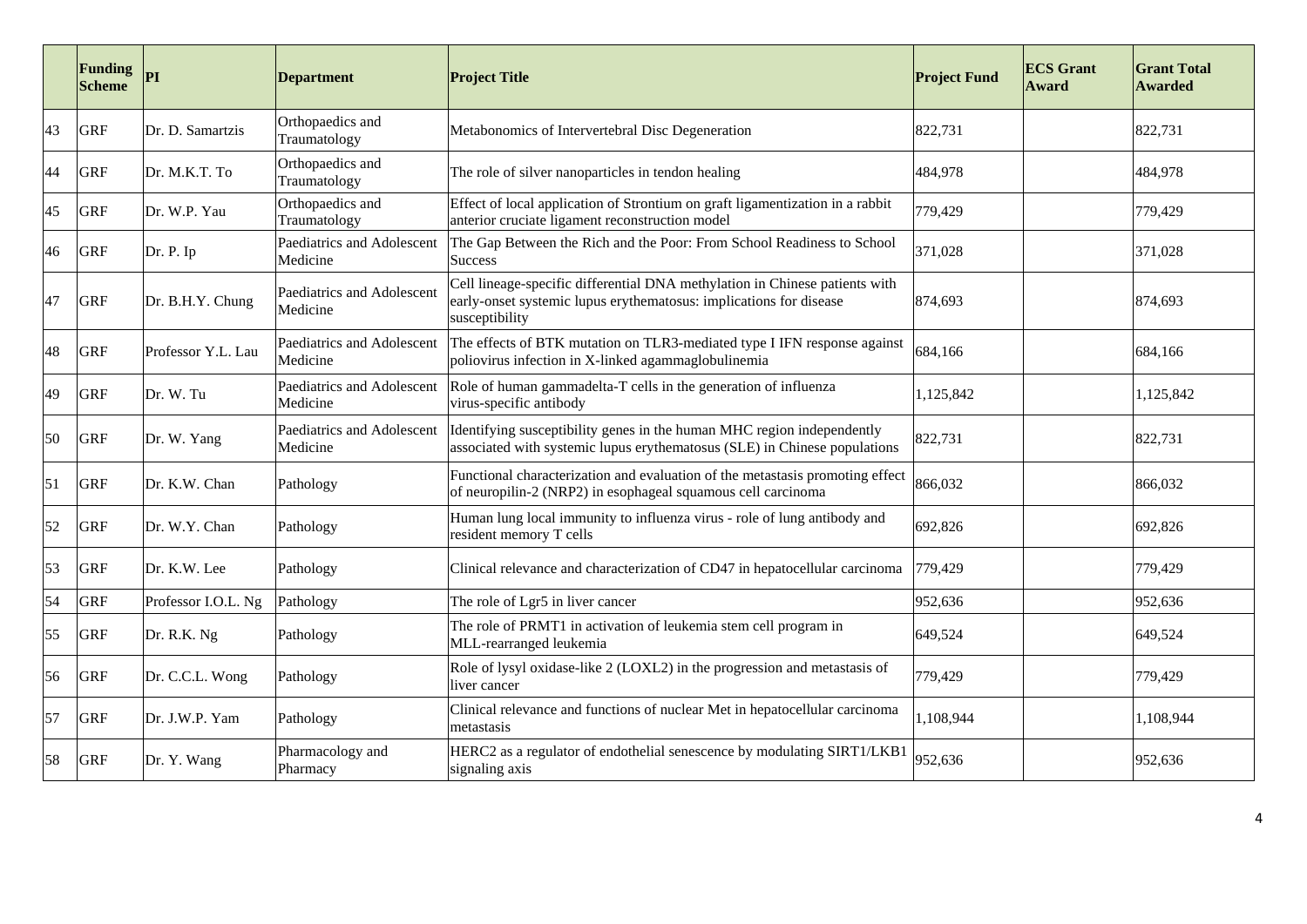|    | <b>Funding</b><br><b>Scheme</b> | PI                         | <b>Department</b>                  | <b>Project Title</b>                                                                                                                                                                                                                                   | <b>Project Fund</b> | <b>ECS Grant</b><br>Award | <b>Grant Total</b><br><b>Awarded</b> |
|----|---------------------------------|----------------------------|------------------------------------|--------------------------------------------------------------------------------------------------------------------------------------------------------------------------------------------------------------------------------------------------------|---------------------|---------------------------|--------------------------------------|
| 59 | <b>GRF</b>                      | Professor I.C.K.<br>Wong   | Pharmacology and<br>Pharmacy       | Effects of Attention Deficit Hyperactivity Disorder (ADHD)<br>pharmacotherapy on hospital accident and emergency admission due to<br>injury-related events. Acronym: ATHAN (ADHD Treatments and Hospital<br>Accident and emergency admission aNalysis) | 308,855             |                           | 308,855                              |
| 60 | <b>ECS</b>                      | Dr. W.Y.E. Chan            | Pharmacology and<br>Pharmacy       | Intramuscular olanzapine versus haloperidol or midazolam for the<br>management of acute agitation in the emergency department a multicentre<br>randomised clinical trial.                                                                              | 1,361,647           | 50,000                    | 1.411.647                            |
| 61 | <b>GRF</b>                      | Professor Y.S. Chan        | Physiology                         | Serotonin-induced bidirectional modulation of activity-dependent synaptic<br>plasticity tunes vestibular functions                                                                                                                                     | 1,039,239           |                           | 1,039,239                            |
| 62 | <b>GRF</b>                      | Dr. K.H. Cheung            | Physiology                         | Nuclear Membrane Electrophysiology of Ryanodine Receptor And Its<br>Regulation by cADPR                                                                                                                                                                | 1,057,187           |                           | 1,057,187                            |
| 63 | <b>GRF</b>                      | Dr. M. Kotaka              | Physiology                         | Human Dha kinase, not just an enzyme: Investigations into the molecular<br>mechanism of its dual enzymatic activity and its role in the negative<br>regulation of MDA5-mediated innate antiviral signaling                                             | 738,345             |                           | 738,345                              |
| 64 | <b>GRF</b>                      | Dr. J. Yue                 | Physiology                         | Dissecting the Mechanism and Function of TPC2 Signaling in Autophagy<br>Maturation in Mammalian Cells                                                                                                                                                  | 859,537             |                           | 859,537                              |
| 65 | <b>ECS</b>                      | Dr. J. Chen                | Physiology                         | CFTR Activation by Regional Phosphorylation on the R Domain                                                                                                                                                                                            | 718,647             | 50,000                    | 768,647                              |
| 66 | <b>GRF</b>                      | Dr. W.C. Chang             | Psychiatry                         | Reward learning impairment in clinical high-risk individuals, first-episode<br>psychosis patients and their non-psychotic siblings: psychosis prediction and<br>endophenotypic investigation                                                           | 1,125,842           |                           | 1,125,842                            |
| 67 | GRF                             | Professor P.C. Sham        | Psychiatry                         | Statistical methods for characterizing the genetic component of polygenic<br>diseases                                                                                                                                                                  | 690,089             |                           | 690,089                              |
| 68 | <b>GRF</b>                      | Dr. M.M.<br>Garcia-Barcelo | Surgery                            | Congenital dilatation of the bile ducts (CCD): a genetic study                                                                                                                                                                                         | 1,472,255           |                           | 1,472,255                            |
| 69 | <b>GRF</b>                      | Professor P.K.H.<br>Tam    | Surgery                            | Uncovering the genetic lesions underlying persistent cloaca by whole genome<br>sequencing                                                                                                                                                              | 822,731             |                           | 822,731                              |
| 70 | <b>GRF</b>                      | Dr. R.K.Y. Tsang           | Surgery                            | Pharyngeal dysphagia after esophgectomy: Assessment and the efficacy of<br>swallowing therapy                                                                                                                                                          | 501,346             |                           | 501,346                              |
| 71 | <b>GRF</b>                      | Professor R.A. Li          | Li Ka Shing Faculty of<br>Medicine | Engineering Calcium Homeostasis of hESC-derived cardiomyocytes                                                                                                                                                                                         | 1,212,445           |                           | 1,212,445                            |
| 72 | <b>GRF</b>                      | Dr. J. Shen                | Chinese Medicine                   | Elucidating effects of APPL2 on regulating proliferation and cell fate<br>decision of neural stem/progenitor cells through activating Notch signaling<br>pathway                                                                                       | 779,429             |                           | 779,429                              |

5